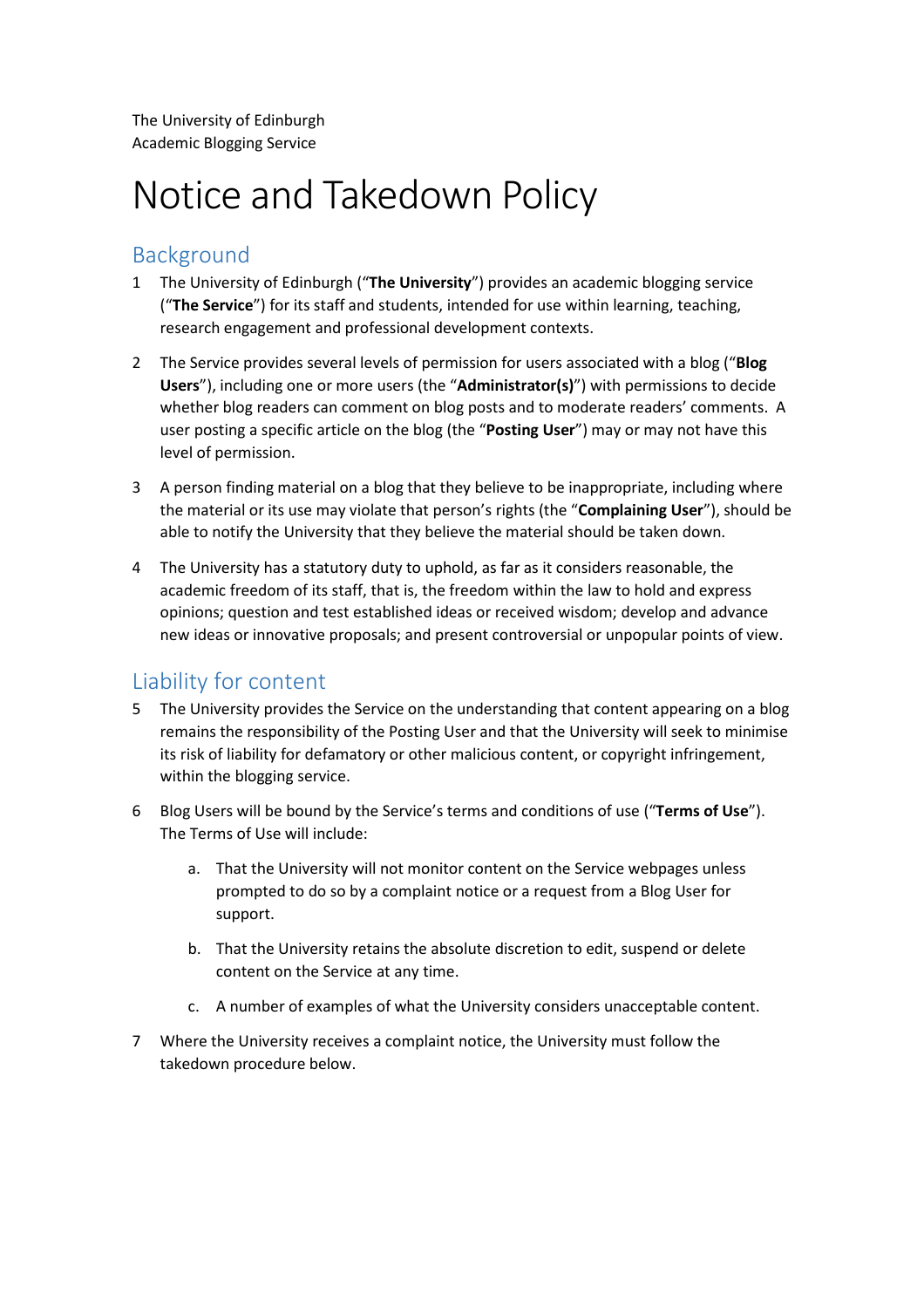## Takedown procedure

#### Notifying the University

- 8 The University will publish information on how to make a complaint about content on the Service. This will include options to submit a webpage form linked from the blog and to contact the Information Services Helpline by email.
- 9 The Complaining User should be directed to provide:
	- a. their name, email address, and (where relevant) username;
	- b. a description of the unacceptable content and its internet location, in sufficient detail to allow the University to locate it;
	- c. a description of why the Complaining User considers the content to be unacceptable; and
	- d. a statement that the complaint is accurate, and that the Complaining User accepts that fraudulent or nuisance complaints may result in revocation of the Complaining User's entitlement to access the Service.
- 10 The University must investigate each complaint in the same way, whether or not it contains all of this information.
- 11 The email account or call management service to which notices are sent and to which the complaints form reports must be checked at least once every working day.

#### Receipt of complaints and record keeping

- 12 Each complaint must be recorded accurately, with properly maintained records kept of each stage of the Notice and Takedown process. The complaint will be recorded using a UniDesk call.
- 13 On receipt of a notification of unacceptable content, this must be passed promptly to the relevant IS Service Owner or their representative within Information Services Group.
- 14 The IS Service Owner or their representative must ensure the relevant details specified in Appendix 1 are logged, and that the log is updated throughout the process.
- 15 The process should normally be completed within five working days, in line with the standard for resolution of a complaint under the University's Complaints Handling Procedure. (The call may be re-opened if the Posting User subsequently responds to notice of the takedown within the 20 days given to them in paragraph 27 below.)
- 16 The log will be retained at the end of the complaint process for the normal UniDesk call retention period (7 years from closure of the call).

#### Legal considerations in assessment or non-removal of complained-about content

- 17 As a general rule the University should avoid making any assessments of the acceptability of complained-about content.
- 18 The responsible academic (e.g. Course Organiser) will be consulted prior to any action in the case of an assessed student blog.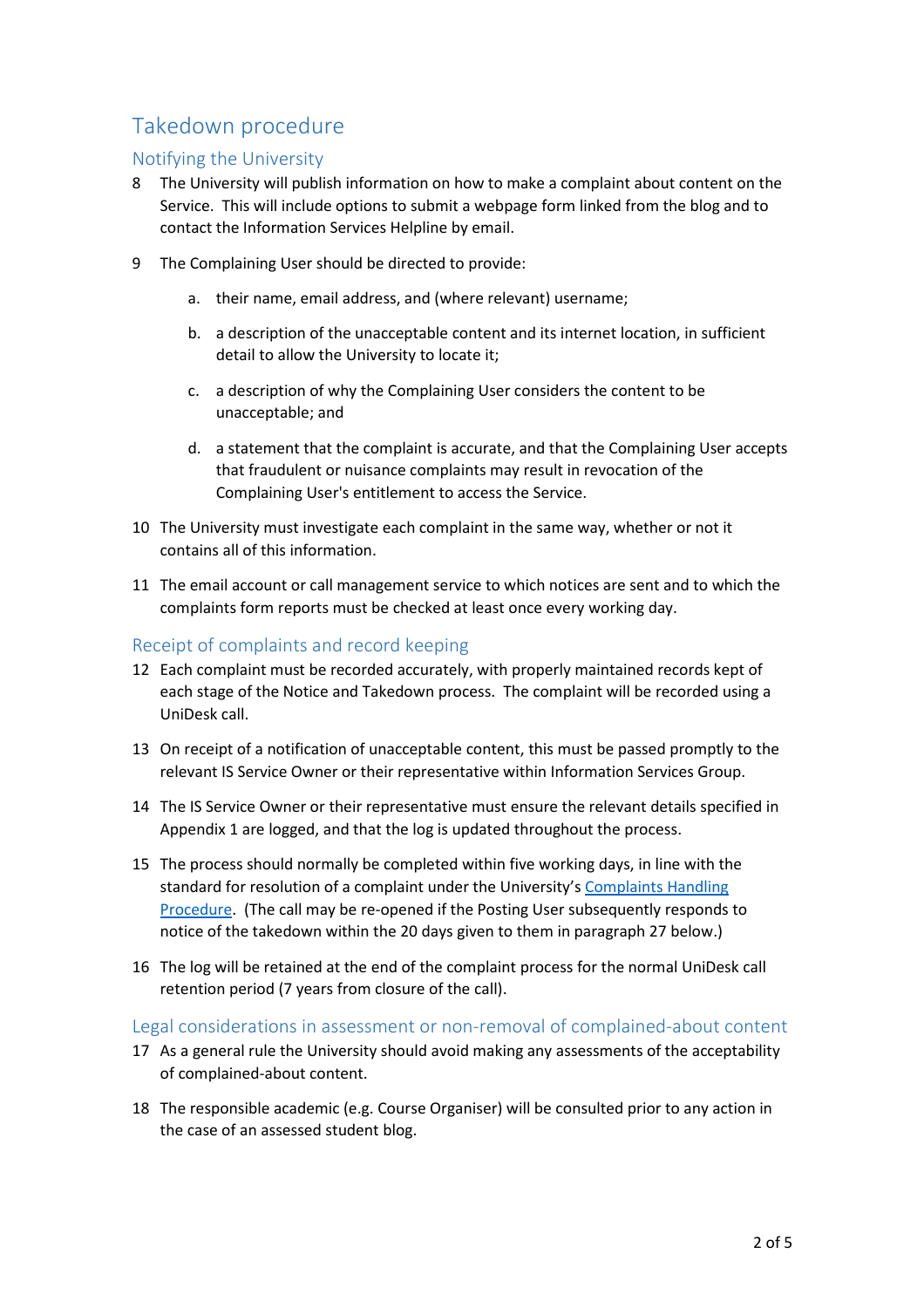- 19 If there is any doubt as to whether to remove content then the default position must be to remove access to the content first, and if necessary review later.
- 20 Any interim or final decision by the University to retain or amend rather than remove the content in question should balance this with other risks involved, with reference to the University's risk appetite statement. The IS Service Owner or their representative will seek advice from senior colleagues and/or the University's legal advisor where appropriate.

#### Clearly acceptable content

- 21 The IS Service Owner or their representative may deem it necessary to carry out an element of assessment of the content, for example to ensure the complaint is not fraudulent or vexatious. If it is, or the complained-about content is clearly acceptable and not in any way likely to be defamatory of or offensive to any users or third parties, they may decide to leave the content in place.
- 22 The IS Service Owner or their representative's decision to leave content in place must at all times be based on a fair evaluation of all of the evidence available. It must not be based in any way of an assessment of opinion or other subjective criteria.
- 23 The Complaining User must be notified of the decision to leave the content in place. Any further representations which the Complaining User makes must be taken into account, and the decision reviewed again. It will often be appropriate to handle this as a Stage 2 complaint under the Complaints Handling Procedure.

#### Interim suspension of the content

- 24 The IS Service Owner or their representative will otherwise temporarily remove the complained-about content immediately.
- 25 The Complaining User, the Posting User and the Administrator(s) of the blog will be notified of the removal of the content unless there is a valid reason not to do so (e.g. to preserve legal rights, or meet legal obligations), and if relevant notified of any lag-time which will apply before the changes are reflected on the Service.
- 26 If the content appeared in a chain of correspondence on the Service then it should be considered what affect the unacceptable content had on the rest of the chain, and what affect its removal may have. It may be necessary to remove the entire chain or, alternatively, to replace the content with a notice stating that content has been removed, and that its removal may affect the sense or content of the remainder of the chain.
- 27 The Posting User may make a case for reinstating either the original complained-about content or an amended version to the IS Service Owner or their representative within 20 working days of being notified of the removal.

#### Final outcome

- 28 If, following discussions with the Posting User and the Complaining User, senior colleagues and/or the University's legal advisor, the IS Service Owner or their representative considers that it is appropriate to replace any content in full or as amended they may do so.
- 29 Otherwise, or if there is no response from the Posting User within 20 working days, the complained-about content will be removed permanently.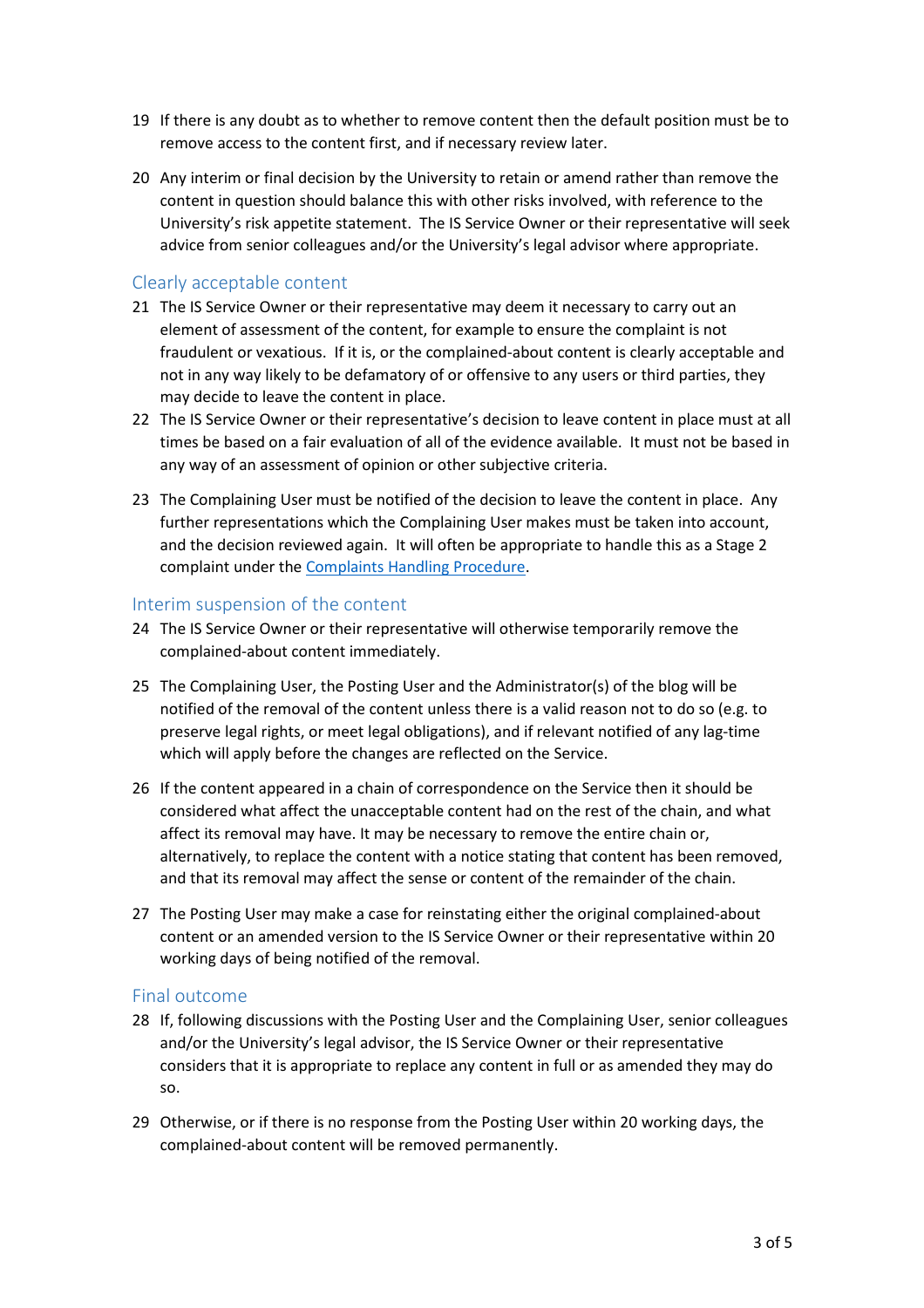30 The Complaining User, the Posting User and the Administrator(s) of the blog will be notified of the final outcome unless there is a valid reason not to do so.

| Policy date                      | 18 <sup>th</sup> September 2018 |
|----------------------------------|---------------------------------|
| <b>Policy version</b>            | 1.0                             |
| <b>Academic Blogging service</b> | https://blogs.ed.ac.uk/         |
| <b>Appointed Representative</b>  | IS Helpline                     |